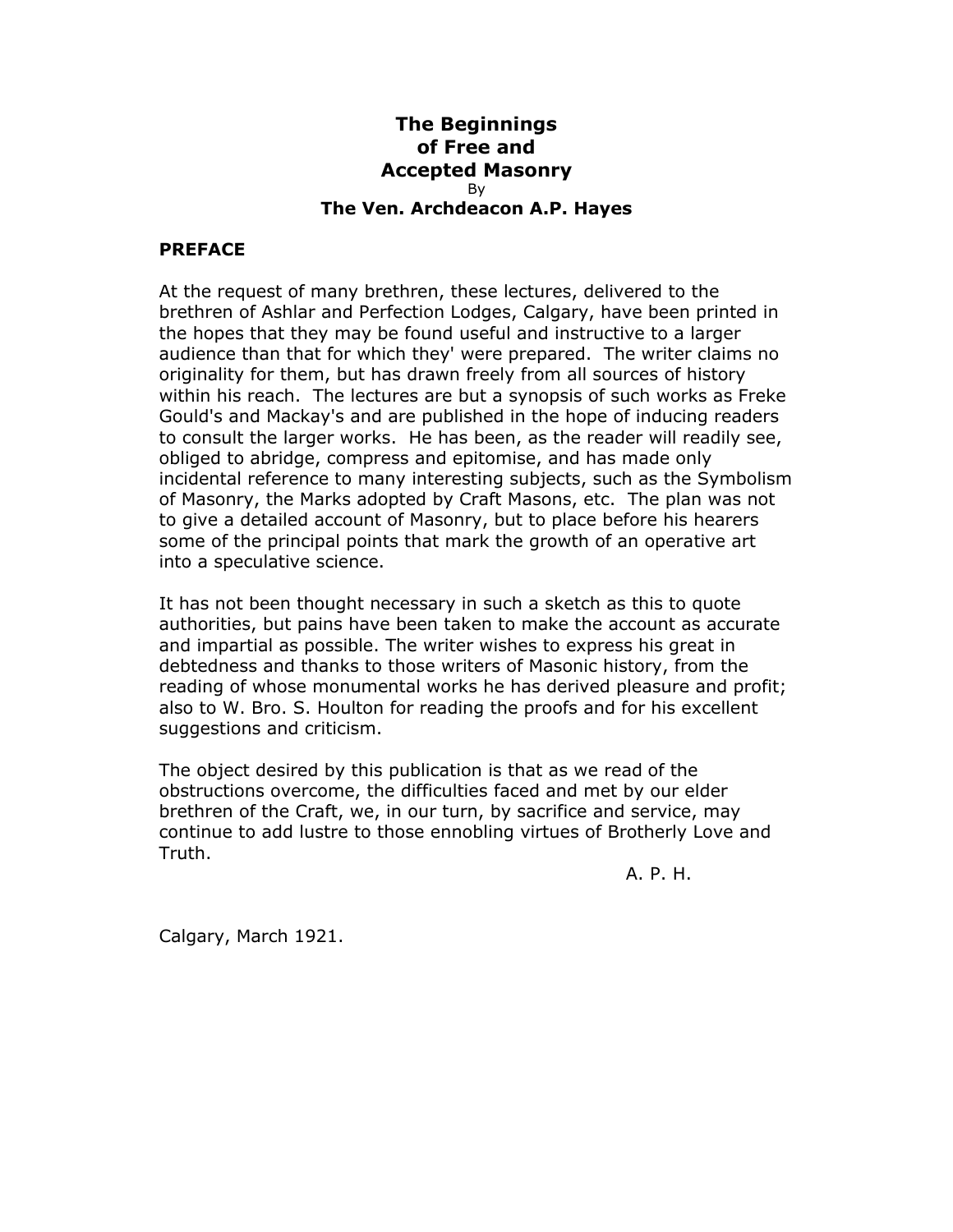## **The Beginnings of Free and Accepted Masonry The Ven. Archdeacon A.P. Hayes**

It is a somewhat audacious, nay, even presumptuous, task to attempt to outline the beginnings of Freemasonry. According to the "Old Charge" delivered to initiates, "Freemasonry is an ancient and hon orable institution; ancient, no doubt it is, as having subsisted from time immemorial, and honorable, it must be acknowledged to be, as by a natural tendency it conduces to make those so, who are obedient to its precepts ..... to so high a degree has its credit been advanced that in every age, monarchs themselves have been promoters of the art, have not thought it derogatory from their dignity to exchange the sceptre for the gavel, have patronized our mysteries and joined in our assemblies."

The precise origin of the fraternity has yet to be ascertained. Although the early records have been lost, there is ample evidence remaining to justify the claim for its antiquity and honorable character. Many have been the attempts to unravel the mystery of its origin, but the methods have been so unhistorical, that many writers have confirmed the pre-existing belief that all masonic history is untrue. The Bishop of Grahamstown in 1847 pleasantly characterized the vagaries of these writers as "the sprightly and vivacious accounts of modern masonic annalists, who display in their histories a haughty independence of facts and make up for the scarcity of evidence by a surprising fecundity of invention. Speculative masonry seems to have favored them with a large portion of her airy materials, and with ladders, scaffolding and bricks of air, they have run up their historical structures with wonderful ease."

"If history be no ancient fable, freemasons came from the Tower of Babel." Thus said a poem published in London, England, in 1723. In considering the beginnings of Freemasonry, it will be useless to load the investigation by devoting a considerable space to the examination in detail of those laws and customs of older societies which may have been utilized or imitated by the fraternity, but which in no sense can be accepted as the actual forbear of the present society of free and accepted masons.

The mother Grand Lodge of the World is that of England, which was inaugurated in the Metropolis on St. John the Baptist's Day, 1717, by four old lodges, three of which still flourish. There were other lodges at work in London and the country, but whether they were invited or not, is not now known. Likewise in Scotland, many lodges were at work, and undoubtedly the craft was widely patronized in Ireland, though not so extensively as in Britain. Ireland quickly followed the example of England by forming a Grand Lodge in 1725; while Scotland did not make any change until 1736, many lodges even then holding aloof from such an organization. The lodges and grand lodges, as we now know them, in both hemispheres, trace their origin and authority back to these three grand lodges for working what are known as the Three Degrees of the Craft, controlled by regular grand lodges.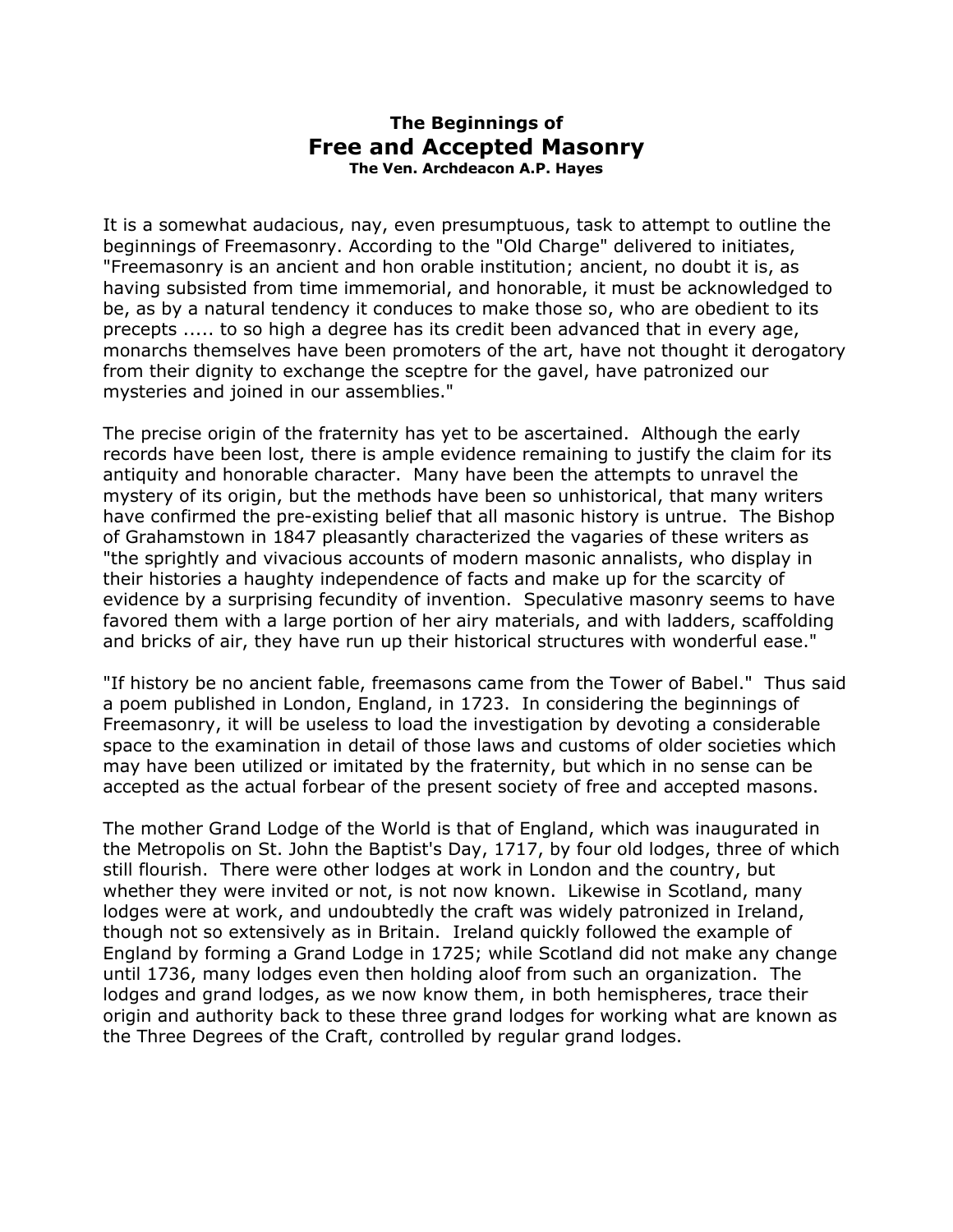The year 1717 may be deemed the date from which the real history of freemasonry begins and the era of lodge records commences. But preceding this date, there is an era dating from the 14th century, when we find records of lodges in what are known as "The Old Charges," and "Manuscript Constitutions." These furnish testimony of the working of lodges, consisting of "free masons" or operatives who enjoyed a monopoly of the trade of mason and were free to practise their craft whithersoever they went; and also consisting of "accepted masons" or admitted masons or speculatives, that is, noblemen, gentlemen and men of other trades who were admitted as honorary members. Again, prior to this, there is an age reaching far back into the past, when masonry may be said to have had its beginning, and although this is the period of myth and legend, there is evidence to be obtained from the rules and customs of those primitive societies so analogous to our customs that one is forced to the conclusion that this fact is no mere coincidence. It is of these two early periods, the age of myth and legend and the age of the craft guilds of Mediaeval Europe that I wish to speak.

Though it is true that the influence of ancient secret societies upon modern freemasonry may be very small, yet past events leave relics behind them more certainly than coming events cast their shadows before them. Of Stonehenge; on Salisbury Plain, it has been asserted that nearly every historical personage from the devil to the Druids have at one time or another been credited with its erection. Both the devil and the Druids have had a large share ascribed to them in the institution of freemasonry. In India today the masonic halls are called "Shaitan" or "Devils' Bungalow." The Druidical theory of the origin of freemasonry has long been abandoned, but how devoutly it was held may be judged by Cleland's derivation of the word "mason." He says, "Considering that the May-pole was the great sign of Druidism, as the Cross is of Christianity, is there anything farfetched in the conjecture that the adherents should take the name of `men of the may' or 'maysons.' He had evidently, never heard of the Norman French word `maconner' meaning to build - a word which has given us our English words `mason' and `mansion.' "

Valerius Maximus, a writer of the time of the Roman occupation of Britain, says, "One would have laughed at these long-robed philosophers, the Druids; if we had not found their doctrines under the cloak of Pythagoras. " Pythagoras was a Graecian philosopher who was born at Samos in 586 B.C. and died of starvation when he was 86 years old. He taught the mystical powers of numbers, was a great geometrician and the inventor of several problems, the most famous of which is the 47th problem of Euclid and which is the present symbol of a past master. Euclid, a follower of Pythagoras, was also a great geometrician and has left several books of problems which form the basis of archi tectural designs. His name has always been associated with the history of freemasonry and the legend of Euclid is found in almost all the old constitutions in every conceivable variety of corrupted form. The following is a fair example: "Abram and Sara went to Egypt and taught the Seven Sciences. He had a worthy scholar Euclid, who learned right well and was a master of the Seven Sciences. In his days, the lords and estates of the realm had so many sons that they had gotten, some by their wives and some by other ladies of the realm (for that land is a hot land and plenteous in generation) that the king took counsel how he might find their children honestly as gentlemen. Euclid asked that he might have power to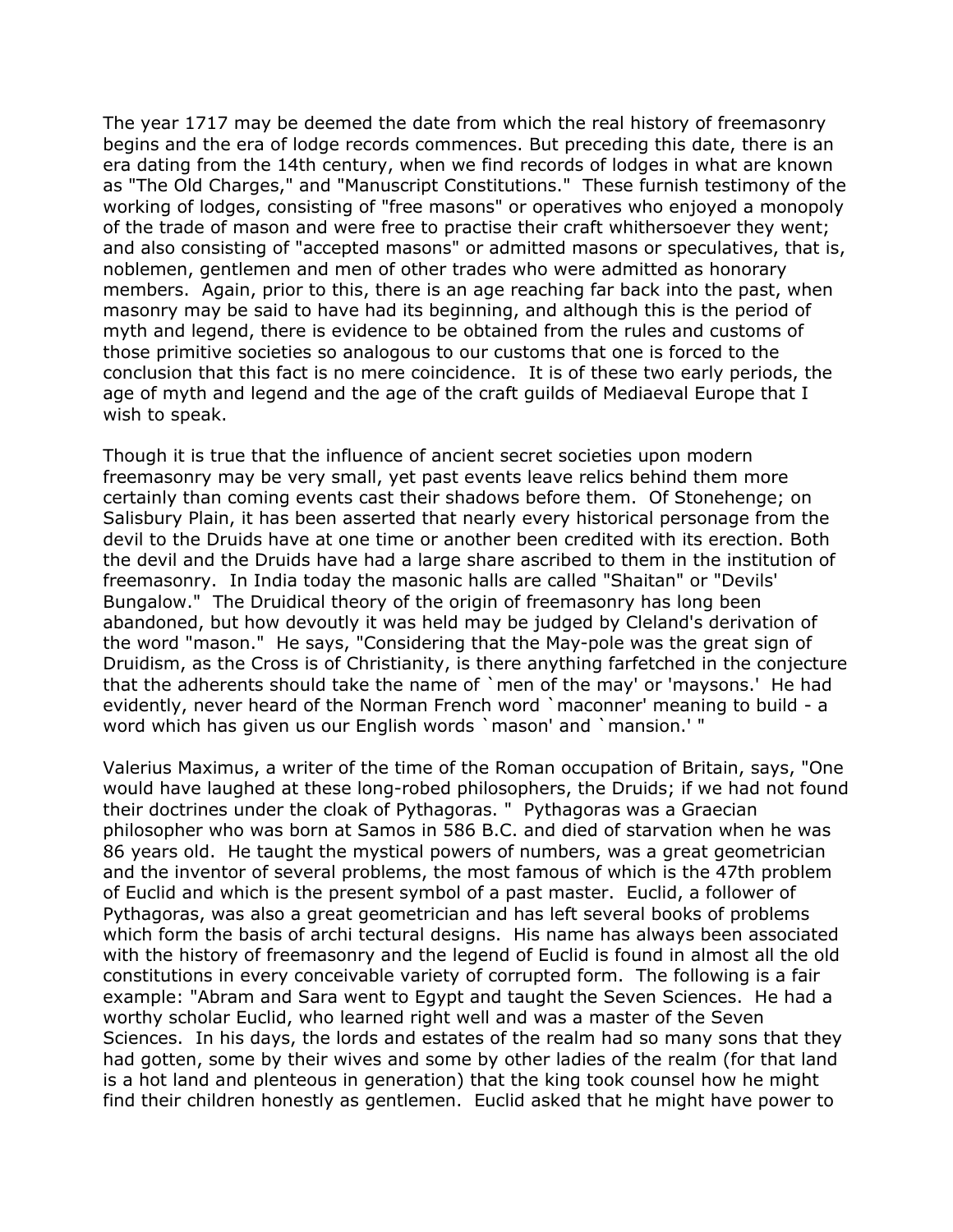rule them after the manner that the Sciences ought to be ruled. The king granted this request and Euclid taught them the science of Geometrie in practice for to work in stone all manner of worthy work. And he gave them a charge on this manner." Here follow the usual charges of a freemason, and then the legend concludes with these words: "And thus was the science grounded there and that worthy master Euclid gave it the name of geometric and now it is called through all this land masonrie."

Another source of freemasonry has been found in the Ancient Mysteries of Greece and Rome. Each of the pagan gods, besides a public and open worship, had a secret worship paid to him, to which none was admitted but those who had been selected by preparatory ceremonies, called Initiation. This secret worship was called the Mysteries, and the rites had their origin in the cultus of the Egyptian Isis and Osiris and the worship of the Persian Mithras which, it was supposed, was carried there from Egypt by the philosopher Zoroaster. Plutarch writes: "All the mysteries refer to a future life and to the state of the soul after death," Cicero, the Roman orator, says that the initiated are taught to live happily here and to die in the hope of a blessed futurity. The secret character of the Mysteries was preserved by the most powerful sanctions and oaths. The oath of secrecy was administered to the initiate in a most solemn form and to violate the oath was considered a most sacrilegious crime, the prescribed punishment for which was immediate death. Livy, the Latin historian, tells us of one instance at least of the infliction of the full penalty. The ancient writers were extremely reluctant to approach the subject and there are many examples of the cautious manner in which they shrank from discussing or divulging any explanation of a symbol or sign which had been interpreted to them at initiation. Horace, the Latin poet, sings "I would forbid that man who would divulge the sacred rites of the Mysterious Ceres (the goddess of crops) from being under the same roof with me."

The close resemblance of the Ancient Mysteries to Freemasonry lies in a natural coincidence of human thought. The legend of our Third Degree and the legend of the Mysteries are identical in their object, namely, to teach the reality of a future life for which this life is a preparation. This lesson is taught by the use of the same symbolism and almost the same scenic representation. This is not because the Masonic rites are in a lineal succession from the Ancient Mysteries, but more likely because there has been at all times a proneness, of the human heart to nourish this belief in a future life and a natural tendency of the human mind to clothe this belief in a symbolic dress. If there is any closer connection, it must be looked for in the Roman Colleges of Artificers, who did exercise some influence over the rising freemasons of the early ages and, as contemporaries of the Mysteries, were imbued with something of their organization.

Krause was the first to discover the close resemblance of Freemasonry to the Roman Colleges of Artificers. The chief characteristics, social, political, professional and religious, the interior organization, the modes of thought and action, the very design and object of these early colleges pass with little change to the craft guilds of the Middle Ages right up to the English organization of 1717. These colleges were founded by Numa, the second king of Rome, 700 B.C. that ,the numerous tribes of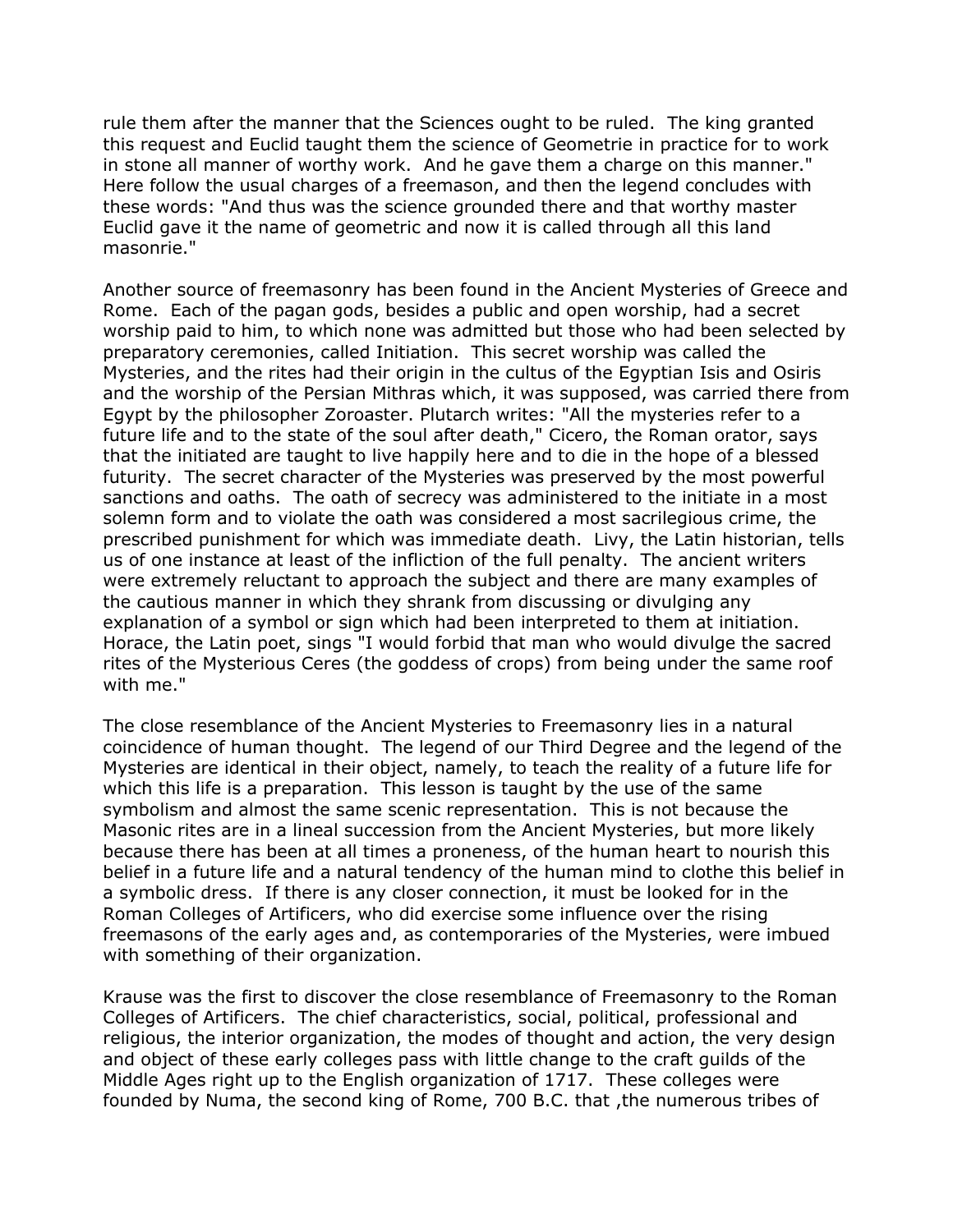Latins, Sabines, Etruscans, etc., instead of contending one with another, might become an united people by a harmonious mingling of all with all. The college grew with the Republic. In 80 B.C. the Senate looked upon their political power with jealousy and passed a law abolishing them, but they were revived twenty years afterwards and many new ones established. They continued throughout the Empire and were extended into the provinces. When the Roman army subdued a people,a. portion of the army was left behind to form a colony and overcome the barbarism and ignorance of the conquered people by the refinements and civilization of Rome. Now to each legion of soldiers there was a college of artificers, who were responsible in times of war for the construction of fortifications, and in times of peace for the building of temples and dwellings. A specimen of their work exists in the ruins of the great Roman Wall between the Solway and the Tyne in Britain. They established a colony at Eboracum, which gave birth to the city of York, afterwards to become so famous in Masonic history. When paganism gave way to Christianity, the art of building, begun by these colleges and carried on by the corporation of architects, was applied to the erection of those magnificent churches, cathedrals and abbeys; and the ecclesiastical architecture speedily suggested improvements in civil buildings.

What was the form of these colleges? The first regulation, which was an indispensable one, was that no college could consist of less than three members. "Tres faciunt collegium." "Three make a college," became a maxim of the civil law. The officers of a college were the "Magister," which is exactly translated by the word "master." In addition to the magister or president, there were two " decuriones, " who were over two sections into which the college was divided, analogous to the two columns into which Continental lodges are divided, and over which a warden rules and communicates to the brethren of the column the commands of the master. Other officers of the college were the "Scribe" or secretary, who recorded the proceedings; the "thesaurius" or treasurer, who had charge of the common chest; the "tabularius" or registrar who kept the archives; and as these colleges combined a peculiar religious worship with their operative labors, there was a "sacerdos" or chaplain, who conducted the religious ceremonies. The colleges consisted of "seniores" or elders, travelling workers and apprentices. Many of the colleges, owing to their religious character, were held in the "Curia" or meeting place near a temple and the deity to whom the temple was consecrated became the patron saint of the college. When pagan gods were abolished, a Christian saint was adopted by the college and afterwards by the mediaeval craft guilds; hence freemasons - derive the dedication of their lodge to St. John, the patron saint of the corporation of builders. The meetings of the colleges were held in secret and the business transacted consisted of the initiation of neophytes to the fraternity, and of mystical instruction of journeymen and apprentices. There were periodical contributions from the members for the support of the college and a common fund was accumulated for the maintenance of indigent members and the relief of destitute strangers of the same society. There were "collegia licita" or lawful colleges, and "collegia illicita" or colleges which were unrecognized and were forbidden to members of lawful colleges. The terms "licita" and "illicita" had the same import as "legally constituted" and "clandestine" as applied to Masonic lodges. The candidates for admission were elected by the members and were called "cooptati," a word signifying beholders of the secrets and corresponding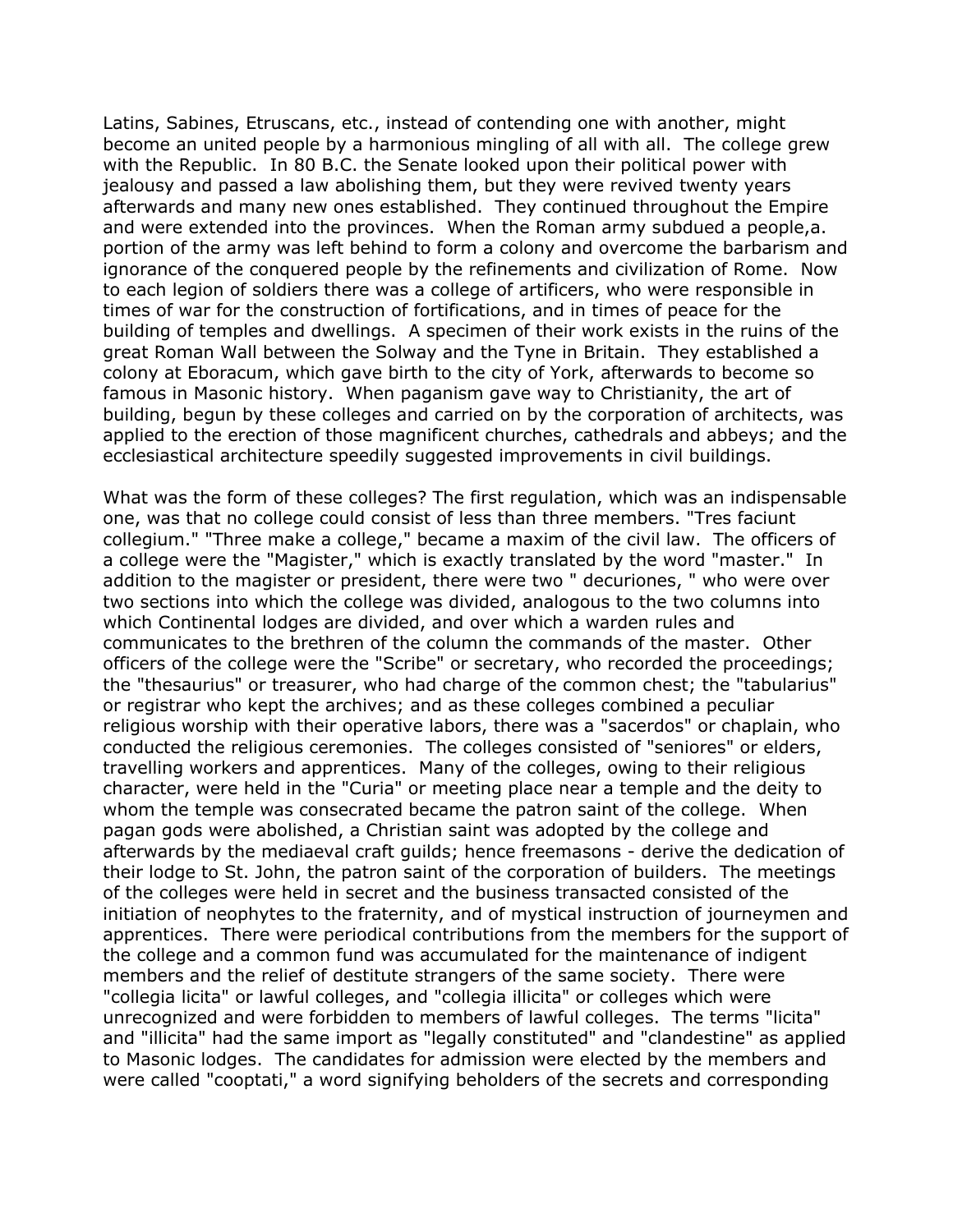to our word "initiated." Finally, these colleges made a symbolic use of their working tools to inculcate moral and religious truths.

That the Steinmetzen of Germany, the Culdees of Britain and the Craft Guilds of Mediaeval and Tudor England formed their organizations after the manner of these colleges is beyond all doubt, and it is a reasonable conjecture that in form at least modern Freemasonry derived much from the same source. But when we view Freemasonry in its higher aspects, when we look at it as a science of symbolism directed to but one point, the great doctrine of the immortality of the soul, the lesson that the present life is the preparation for the future life, we must go beyond the colleges of artificers to the Ancient Mysteries in which the same doctrine was taught in precisely the same manner.

It has been said that if the fraternity of Freemasons had flourished during the reign of King Solomon, we should have found trace of it in the immediate subsequent history. In the oldest of the Chinese classics, which embrace a period reaching from the 24th to the 7th century B.C., we meet with distinct allusions to the symbolism of the masons' craft. The compasses and square constantly represent order, regularity and propriety. In the 7th century B.C., 200 years after King Solomon, we meet with peculiar masonic expressions in common use. A book called "The Great Learning," has the words that a man should abstain from doing unto others what he would not they should do unto him, and this adds the writer, "is called the principle of acting on the square." Confucius, the Chinese philosopher who lived 481 B.C., writes, and his follower Menicus, who flourished nearly 200 years later, says "that men should apply the square and compasses figuratively to their lives, and the level and the marking line besides, if they would walk in the straight and even paths of wisdom and keep themselves within the bounds of honor and virtue." In Book VI. of his philosophy, we find these words: "A master mason in teaching his apprentices, makes use of the compasses and square. Ye who are engaged in the pursuit of wisdom must also make use of the compasses and the square. "

Moreover, there did exist after the building of the Temple an association of men resembling freemasons in their nature and ceremonies. They were known as Chassidim in Hebrew and as Essenes in Greek. At the time of our Lord, there were three Jewish sects, to one of which every Jew was compelled to unite himself. These were the Pharisees, the Sadducees and the Essenes ; and it is thought that Jesus united himself to the latter sect, not only because, while he repeatedly denounces the Pharisees and Sadducees, he never utters a word of censure against the Essenes, but also because of the strict observance of the Mosaic laws of purity and the high character of the Essenes. They had a common treasury and their needs were supplied by stewards. There were no distinctions of rich and poor, master and servant; but the society was divided into ranks or degrees of aspirates, associates and companions. Advancement depended on holiness of character alone. When a candidate was proposed for admission, the strictest scrutiny was made into his character. If his life hitherto had been exemplary, and if he appeared capable of curbing his passions and regulating his conduct according to the virtuous, though austere, maxims of their order, he was presented at the expiration of his novitiate with a white garment as an emblem of the purity of his heart and the regularity of his conduct. A solemn oath was then administered to him that he would never divulge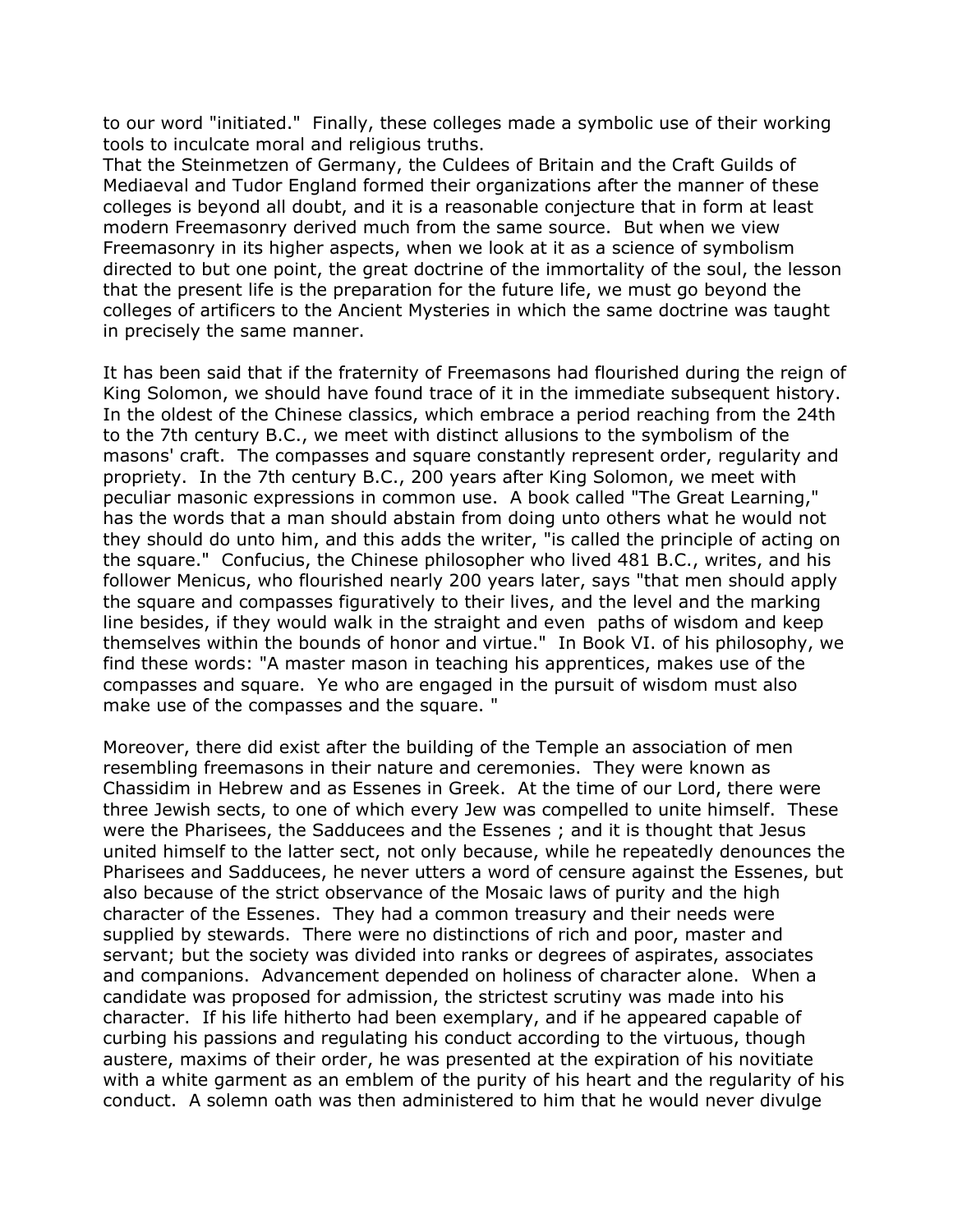the mysteries of the order; that he would make no innovations in the doctrines of the society, and that he would continue in that honorable course of piety and virtue which he had begun to pursue. They had particular signs for recognizing each other. No women could be admitted to the order. Treasurers were appointed in every town to supply the wants of indigent strangers. Their earnestness and determination were seen in their self-denying and godly lives, and it may fairly be questioned whether any other religious system has produced such a community of saints.

In this period of myth and legend, the root ideas of masonic philosophy-the unity and existence of God, and the immortality of the soul-may be traced. While the Ancient Mysteries of Greece and Rome, the Hebrew sect of the Essenes, the Egyptian and Persian cults, may have held ideas analogous to those of modern speculative freemasonry, they cannot by any stretch of imagination be regarded as progenitors of the craft. They were forerunners and their doctrines lent color to those of subsequent fraternities; yet it is in the Roman College of Artificers that we must look for the beginning of masonic organization. When we remember that these artificers; not only journeyed with the Imperial army as it sought to conquer the world, but were left behind in the conquered territory to inculcate Roman civilization amongst the conquered barbarian people, it is easy to think of these great road-makers and bridgebuilders of wartime turning their attention to building and other industries in times of peace, bequeathing a legacy of organization which has been the mainstay of all like fraternities and societies.

We now pass to the immediate successors of these colleges, namely, the Craft Guilds of Mediaeval Europe. In the history of these guilds, we can clearly trace the gradual growth of the modern system of speculative masonry from the fraternities of operative masons. Though speculative and operative masonry have never been and can never be identical, yet it must always be remembered that the former sprang from the latter by a process of mental elaboration. Operative masonry is the foundation and speculative masonry the superstructure that has been erected upon it. It is necessary, therefore, to glance briefly at the history of architecture, if we would understand how freemasonry was transmuted from an art of building to a science of philosophy.

It has often been noted that a building in the north of Italy of the time of Caesar differed more from a building in the south, though the regions were adjacent, than a church reared in England or Scotland did from one erected in Sicily, though the places were so remote from one another. How came this unity of design in building? In Italy, in France, in Germany, in England, there was an union of principles which began to distinguish the work of architects as early as the 10th century. How can this be accounted for?

The Roman Colleges, founded by Numa, were originally Greeks whom he had brought to establish the buildings of his capital city. They continued throughout the days of the Empire, but on the decline of Roman power, at the time of the great barbarian invasions which swept away the Empire, they were poor in numbers and respectability. On the conversion of southern Europe to Christianity, they were succeeded by fraternities of a similar character. The Goths, who had overrun the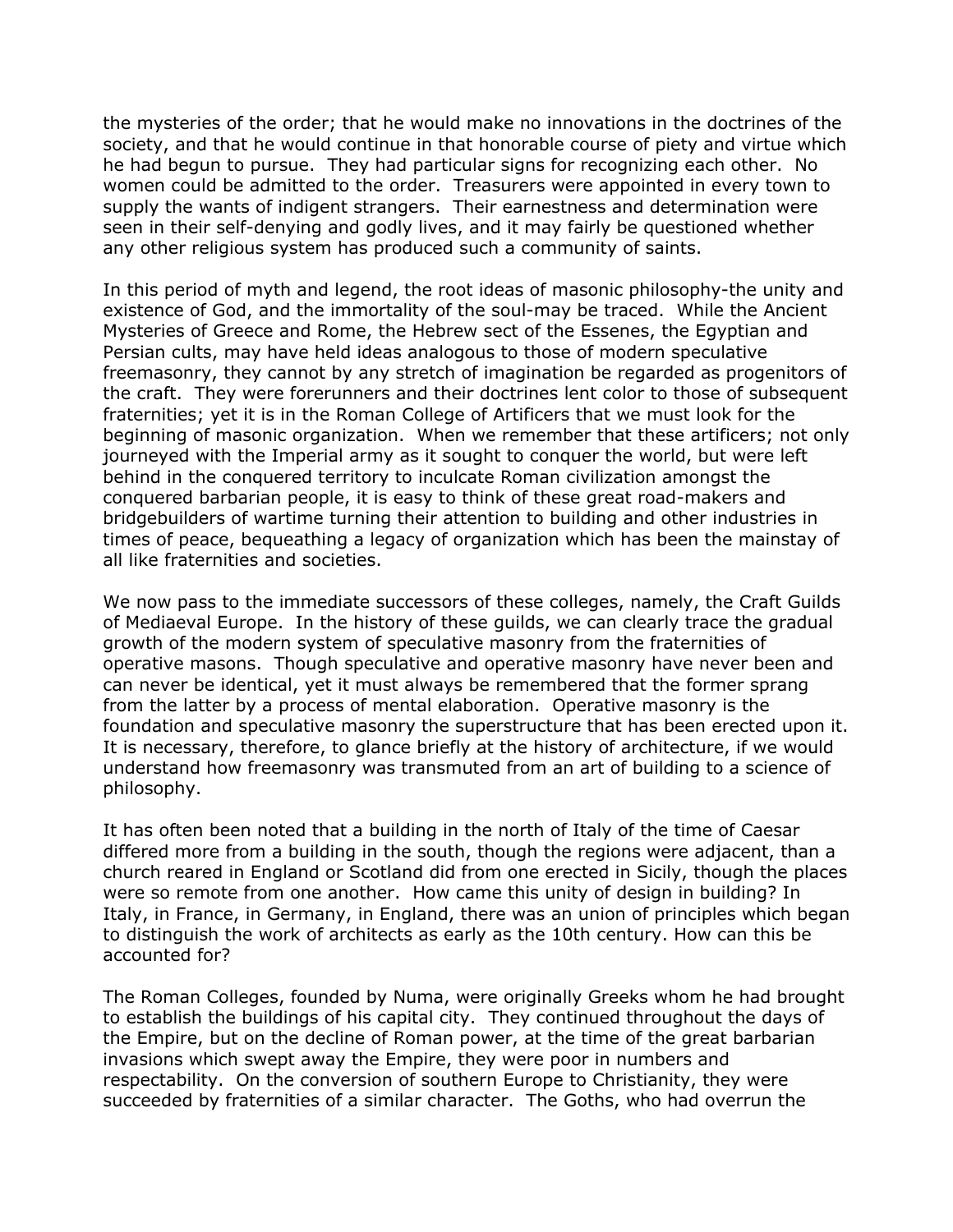north of Italy, were in turn succeeded by a Scandinavian people, called the "Longbeardi" or Longbeards, a title which they obtained from wearing that appendage. These we now know as the Lombards. Their kingdom existed for nearly 200 years and was finally obliterated by the victorious arms of Charlemagne in 774. During the repeated invasions of Rome by the barbarians and the continual recurrence of war, the arts and sciences would have been totally extinguished, had they not found a place of refuge among the priests and bishops and monastic orders. Whatever of the old culture remained was thus kept alive by the erection of schools, churches and monasteries, where the youth were instructed in the knowledge of the seven liberal arts and sciences by the bishops, clerics and monks. When Anthairs, the third Lombard monarch, embraced Christianity, the Church began to gain control of architecture. In the age in which individuals, from the lowest. subject to the sovereign, sought only shelter and protection in their private dwellings and avoided an elegance which might lessen their security, churches and monasteries were the only buildings to combine extent and elegance, and sacred architecture could alone furnish an extensive field for the exercise of skill and art in building. When the king became a Christian, Lombardy began to be studded with churches, magnificent in design and workmanship. Architecture and masonry were sacred arts and for a time were under the entire control of the clergy. The ancient architecture of the Romans, derived from the colleges of artificers, was imitated by the Lombards, and as at this time, many Greeks, banished from their own country, sought refuge in Lombardy and brought with them an eastern style of design in building, there arose that architecture which has played so great a part in the modern world, - a style differing from both the Roman and Byzantine or Greek, though it adapted and appropriated portions of both.

Soon the number of architects and masons began to exceed the number of buildings wanted; but meanwhile the Church had been sending out its missionaries beyond the Alps and into remote countries. Therefore these corporations of builders, whose services ceased to be necessary in the country in which they had arisen, began to look abroad in those northern climes for that occupation which could not be found at home. They banded themselves into a single greater association and bent their steps into any region, however rude and remote, where new religious edifices and skilful artists to erect them were wanted. The Popes encouraged their designs and many bulls were despatched conferring on them extensive privileges. They were given a monopoly of erecting all religious buildings; they were declared independent of the sovereigns in whose dominions they might be temporarily engaged; they were subject only to their private laws; they were permitted to regulate the amount of wages to be paid; no mason, not of their own association, was permitted to oppose or compete with them in the pursuit of employment. One decree states that these regulations were framed "after the example of Hiram, king of Tyre, when he sent artisans to King Solomon for the purpose of building the Temple of Jerusalem." After filling the Continent with Cathedrals and religious edifices, gaining in numbers from the natives of the countries through which they went, they passed over to England and up into Scotland, where they established at Kilwining, near Edinburgh, at which place they were building an abbey, the germ of Scottish Freemasonry, which has descended through the Grand Lodge of Scotland to this present day.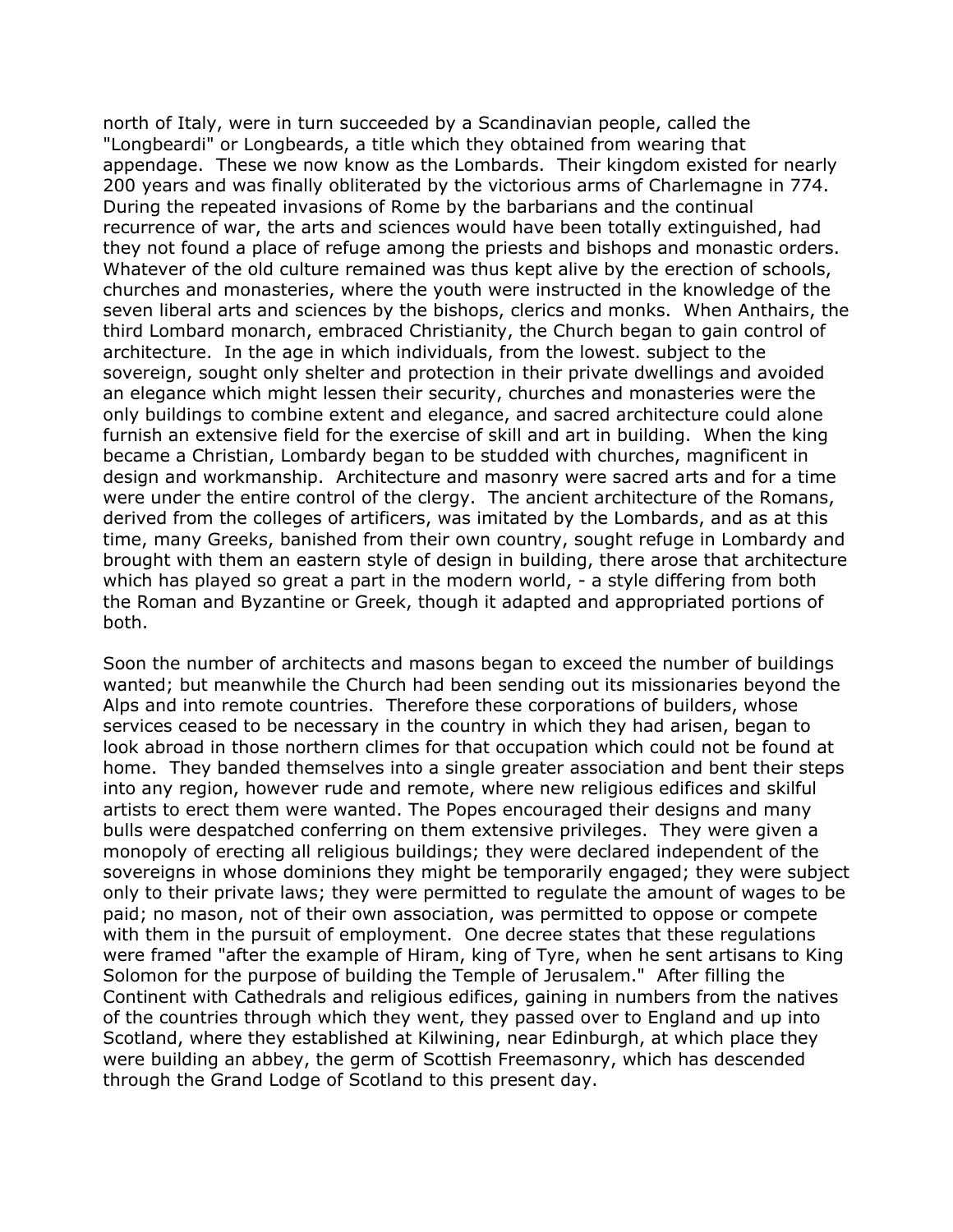The policy of kings led them to give various craftsmen the privilege of exercising their own trades and under the form of guilds or corporations to establish bodies which were governed by their own peculiar laws. These guilds were sought to be perpetuated by the introduction into them of youths, who were to be instructed by the masters, so that having served a due probation as apprentices, usually a period of five or seven years, they might become fellows or workers in the guild, after submitting an essay or trial piece of work exhibiting their skill or craft. It was in this way that all trades and professions were organized. In a document, dated 1364, there are enumerated thirty-six different companies or guilds in London, such as tailors, bakers, glovers, goldsmiths, etc. The seventeenth on the list is the company of masons. The twelve great livery companies are too well known to need other than passing mention. What happened in England, had happened all over Europe in the 14th century. In so far as union in a corporation, endowed with peculiar privileges, the masons did not differ essentially, from the mercers, shoemakers or tailors or any other of the companies. Each had its master, wardens and other officers and was recruited from a body of apprentices. There were however very important differences between the masons and other crafts, which were productive of singular results.

- 1. The important place, occupied by the Church in the revival of architecture gave a religious trend to masonic laws to a much greater extent than is found in the laws of other companies. The bishops or abbots designed the plan of the religious houses and the monks. executed these plans, and even if the architects and masons were laymen, as indeed they sometimes were, the house was always built under the superintendence of some ecclesiastic of high rank. This influence can be seen in the symbols employed by stone masons in the decoration of buildings, most of which have been derived from Christian sources. The charters and constitutions, by which masons were governed, teach a deep religious faith and respect for the church. It is to this influence that we owe the transmission of a religious character to speculative masonry, of which institution it has been said that "if freemasonry be not an universal religion, it is at any rate an auxiliary to every system of faith. "
- 2. Another difference arose from the nature of the work to be done, which affected the relations of the craftsmen to each other. The trade of a shoemaker or tailor was local. The custom was derived from the place in which he lived. Hence the work done by these trades was work that was brought to them by neighbours. Every shoemaker in a city knew every other shoemaker; every tailor was familiar with the face, the life and character of every other tailor. Whilst such intimacy existed, there was no necessity for the establishment of any peculiar guards against impostors, for the trade was seldom troubled by strangers. But it was not so with masons. Work did not come to them; they had to go to the work. Whenever a building was to be erected in a place which exhausted the number of masons living there, other masons had to be sent for, oftimes being brought from great distances to complete the building. There was therefore a great need of caution in admitting these strangers to the work, lest some should intrude who were not entitled to employment by not having acquired their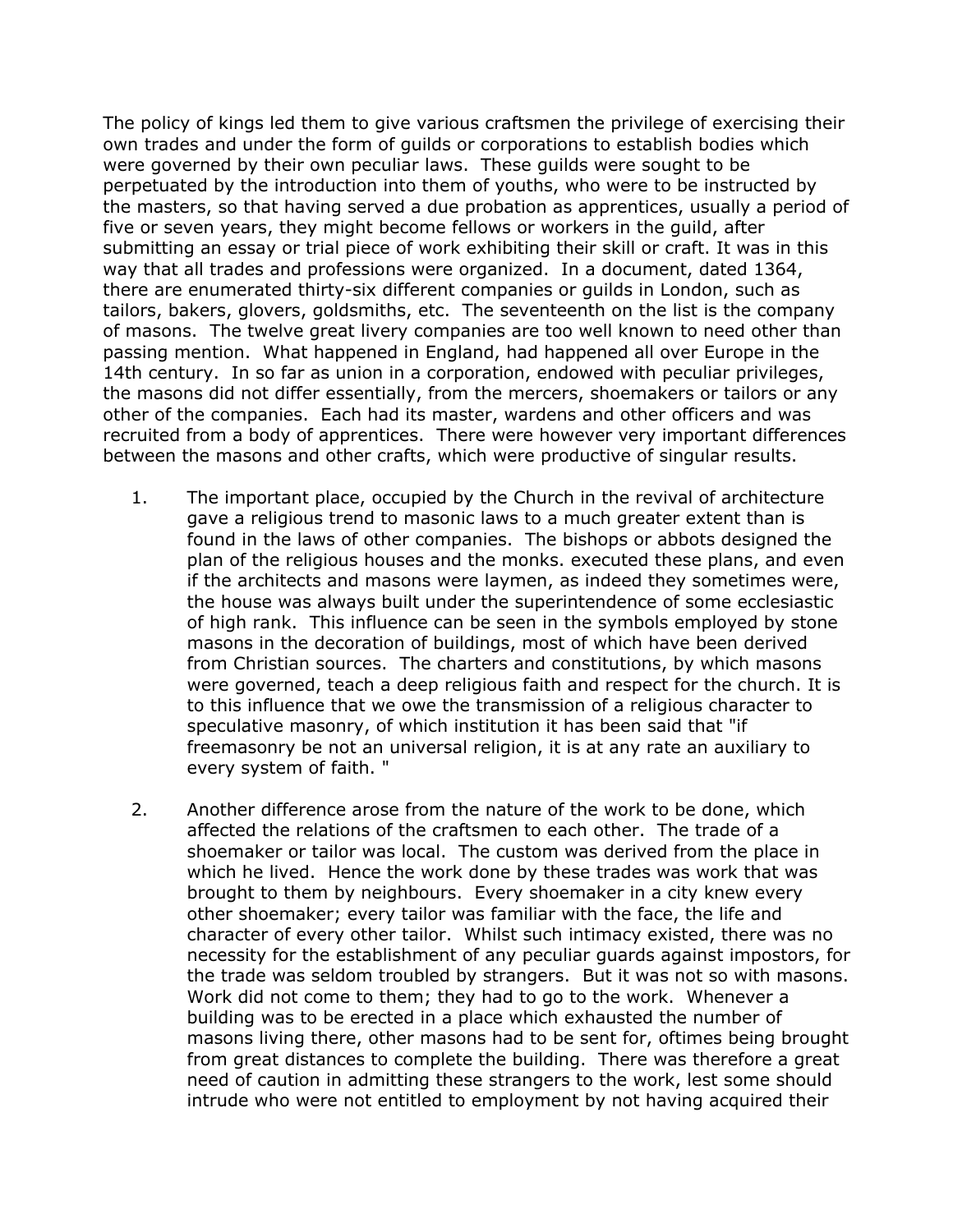knowledge of the craft in a regular way through the probation of an apprentice to the status of a fellow or master. Hence arose the necessity of a mode of secret signs and words by which a stranger could be recognized as a true craftsman or be detected at once as an imposter. At a time when writing was almost unknown amongst the laity, and not one mason in a thousand could either read or write, it is evident that some expedient had to be found by which a mason travelling to his work might claim assistance and hospitality from his brother masons on the road, by means of which he might take his rank at once on reaching the lodge, without going through the tedious examination or giving practical proof of his skill. For this purpose, a set of secret signs was invented, which enabled all masons to recognize one another as such, and by which also each man could make known his grade to those of similar rank without further trouble than a manual sign, or the utterance of some recognized password. Other trades had something of the same sort, but it was never necessary for them to carry it either to the same extent or to practise it so often as masons, they being for the most part resident in the same place and knowing each other personally. In Hope's History of Architecture, we find these words: "Often obliged, from regions the most distant, singly to seek the common place of rendezvous and departure of the troop, or singly to follow its earlier detachments to places of employment, equally distant, and that at an era when travellers met on the road every obstruction and no convenience, when no inns existed at which to purchase hospitality, but lords dwelt everywhere, who only prohibited their tenants from waylaying the travellers, because they considered this, like killing game, one of their own exclusive. privileges, the members of these communities contrived to render their journeys more easy and safe by engaging with each other, and perhaps even in many places with individuals, not directly participating in their profession, in compacts of mutual assistance, hospitality and good services, most valuable to men so circumstanced. They endeavoured to compensate for the perils which attended their expeditions by institutions for their needy or disabled brothers; but lest such as belonged not to their communities should benefit surreptitiously by these arrangements for their advantage, they framed signs of mutual recognition as carefully concealed from the knowledge of the uninitiated as the mysteries of their art. Thus supplied with whatever could facilitate such distant journeys and labors as they contemplated, the members of these corporations were ready to obey any summons with the utmost alacrity, and they soon received the encouragement they anticipated. The militia of the Church of Rome, which diffused itself all over Europe in the shape of missionaries to instruct nations and to establish their allegiance to the pope, took care not only to make them feel the want of churches and monasteries, but likewise to learn the manner in which the want might be supplied. It may be asserted that a new apostle of the gospel no sooner arrived in the remotest corner of Europe, either to convert the inhabitants to Christianity or to introduce a new religious order, than speedily followed a tribe of itinerant freemasons to back him and provide the inhabitants with the necessary places of worship. Thus freemasons dispersed themselves in every direction, every day began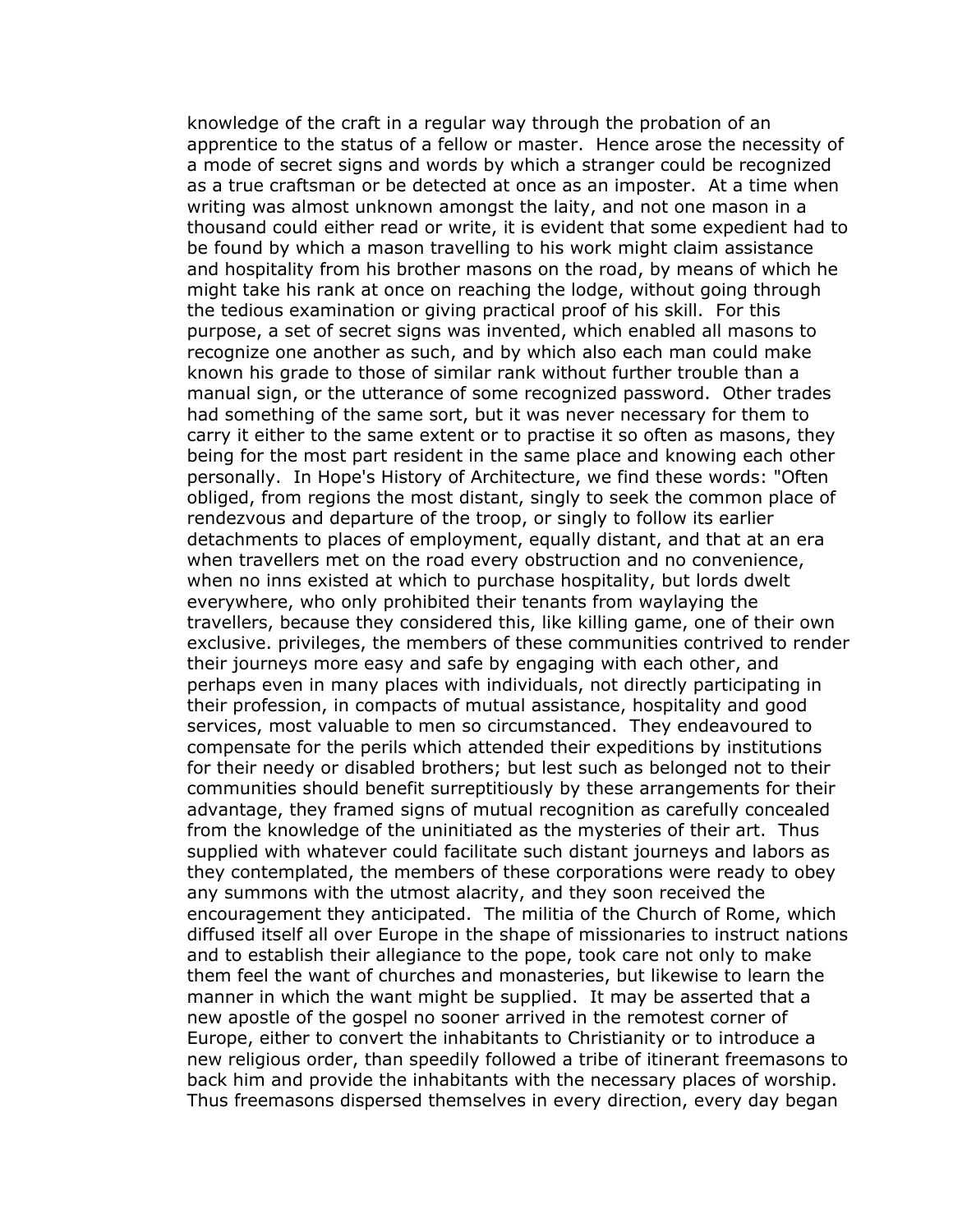to advance farther and farther and proceed from country to country to the utmost verge of the faithful in order to meet the unceasing demand for their work or to seek more distant custom. The architects of all the sacred edifices of the Latin Church, wherever such was found, north, south, east or west, derived their science from the same central school; obeyed in their designs the same hierarchy; were directed in their construction by the same principles of propriety and taste; kept up with each other in the most distant parts of the earth to which they might be sent a constant correspondence, and rendered every minute improvement the property of the whole body. The result of this unanimity was that at each successive period of the masonic dynasty, on whatever point a new church or monastery might be erected, it resembled all those raised at the same period in every other place, however distant it might be, as if both had been built by the same artist in the same place."

The world is indebted to this association for the introduction of the Gothic or, as it is sometimes called, the pointed, style of architecture. This style, so different from all that had preceded it, a style whose pointed arches and delicate tracery distinguished the solemn temple of olden time, whose ruins arrest the attention and claim the admiration of all who behold them, is due to this company of operative masons.

One of the countries into which these travellers went was Germany and in the Steinmetzen or Stonecutters of Germany we find the direct lineal descendants of the Comacine Masters or Travelling Masons of Lombardy.

The Germans or Allemanni, first heard of in the times of Julius Caesar, were an illiterate and warlike people, who dwelt between the Rhine and the Danube, the Carpathian Mountains and the Baltic Sea. Their religion, resting upon gross superstition, did not nourish a knowledge of the arts or express itself in noble architecture. The Roman Colleges, which had sent their branches into Spain, Gaul and Britain, were never established among these ferocious tribes. Beyond a very few buildings on the banks of the Rhine, there are no remains attesting the skill of the Roman builders. The progress of architecture must be sought from another source. In the 5th century a confederation of German tribes under their King, Clovis, overran the province of Gaul and settled permanently in it, establishing the kingdom of the Franks, which is now our modern France. During the 5th and 6th centuries, the Franks returning to their own country from time to time introduced the customs of the civilised nation, whom they had conquered. Charlemagne, king of the Franks, after subduing the Lombards, introduced the art of architecture amongst the Teutonic people. At the same time Christianity was introduced, not only from the South, but also from the West, from Gaul, and as we saw in Britain, so in Germany, the clergy were engaged in directing the construction of churches and convents for their new converts. Michelet, speaking of the wonderful architecture of the Middle Ages, says: "To whom belonged this science of numbers and divine mathematics? To no mortal man, but to the Church of God. Under the shadow of the Church, in chapters and in monasteries, the secret was transmitted, together with instruction in the mysteries of Christianity. The Church alone could accomplish these miracles of architecture."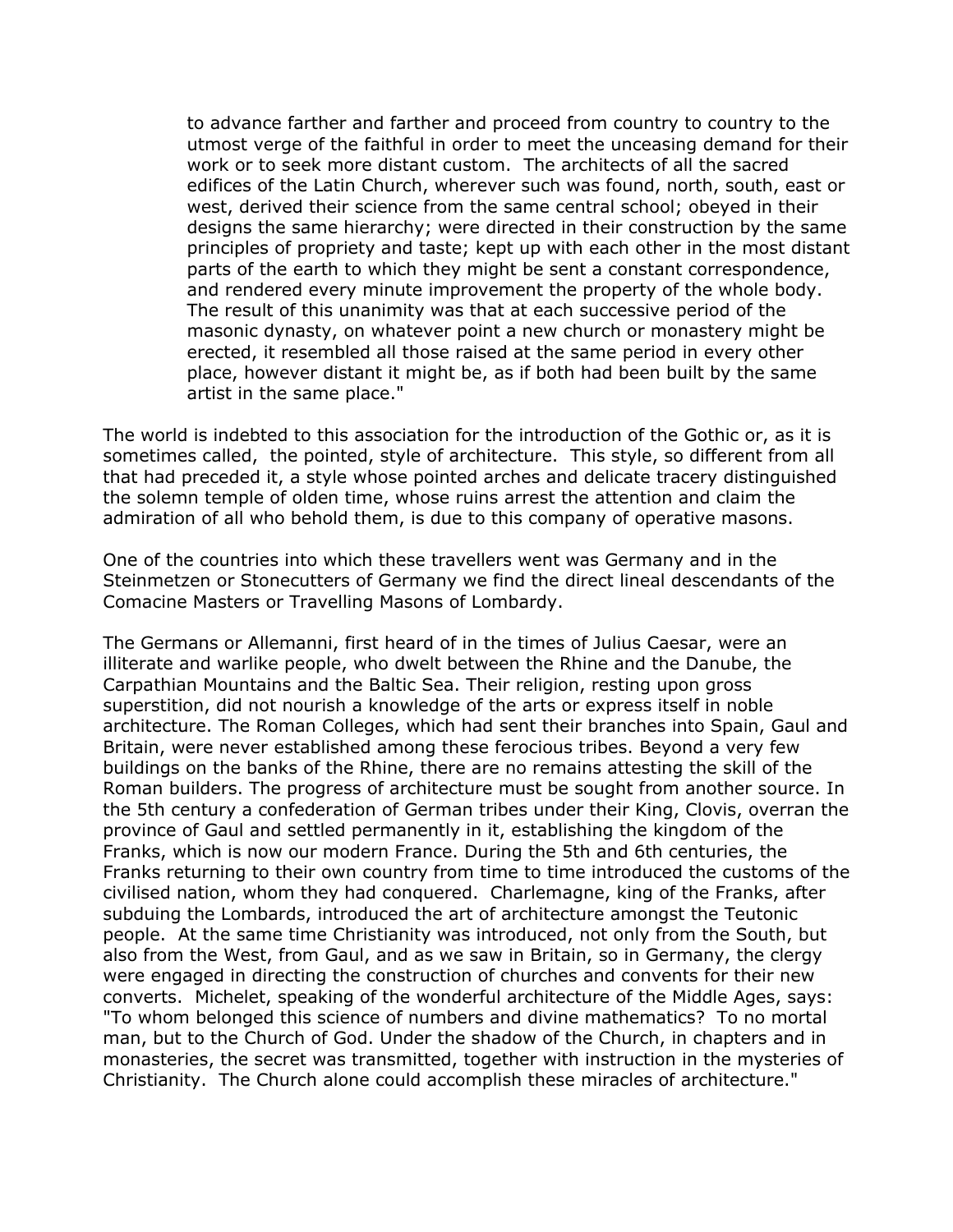As early as the 10th century, there are traces of an organization of operative masons. Boisseree in his History of Cologne tells of the motives which led the Stonecutters to unite in a fraternity. Whoever wished to become an architect must first become proficient in cutting stone, and only after his work had been duly examined, could he become a master. There, we find the three ranks of the Steinmetzen, "meister" or master, "gesellen" or fellow, and "lehrling" or apprentice. Like the craft guilds, their secrets were transmitted only to those who had been lawfully initiated, and the adoption of signs, tokens and words as a means of recognition precluded the imposture of strangers or aliens. The Steinmetzen erected "Bauhutten" or buildinghuts where they kept their tools, and sometimes lived, near the building which was being erected. The word "hutten" or huts is almost the exact German equivalent of our English word "lodges." During the building of the great cathedrals of Bamburg, Worms, Spire, Constance and Bonn in the 11th century the Steinmetzen enjoyed many privileges. But it is not until the time of the building of the Cathedral of Strassburg in 1459 and of Cologne in 1509 that German freemasonry developed its peculiar style of architectural symbolism. Paley in his Manual of Gothic Architecture says that the building was not a mere result of piling together stone and timber by mechanical cunning and ingenious device, but it was the visible embodying of the highest feelings of adoration and worship and holy abstraction; the expression of a sense which must have a language of its own and which could have utterance in no worthier or more significant way. The stonecutter preached his "sermons in stones." Owing to the grandeur of these magnificent structures it is not surprising to find that each has been claimed as the birthplace of German freemasonry in its guild or corporate form, and the sodality of each place has received the title of Haupthutte or Grand Lodge. This latter title must not be confused with that of the modern Grand Lodge of speculative masonry, which was introduced from England three centuries later.

It has been asserted that the Freemasons of today have derived their ritual and ceremonial practices from the Mediaeval Stone-cutters. There is no doubt that many words and signs, used in speculative masonry, are the same as those used by the Steinmetzen, but it is extremely probable in view of the close connection of masonry with the Church that the customs and laws were borrowed in a large measure from the older regulations of monastic orders. The Steinmetzen sprang into existence after the introduction of the art and science of architecture from Lombardy and Gaul; bands of these masons had already reached Britain and were later reinforced by the accession of Continental masons from Italy and France as well as Germany, hence it would be just as likely that speculative masonry derived these words and signs from the same source as the Steinmetzen.

From the Constitution of Strassburg, we learn that there were two classes of workmen, one of which corresponded with the "Rough Masons, " who were chiefly engaged with the trowel and mortar; the other class, who deemed themselves of a higher order and whose' working tools were the chisel, the plumb-line, the pencil, gavel, the square and compasses, formed themselves into a brotherhood and were forbidden to hold any communication with the layer or rough mason. As in speculative masonry, the master was of chief importance, but there is no evidence of a system of government by a master and two wardens: What the ceremony of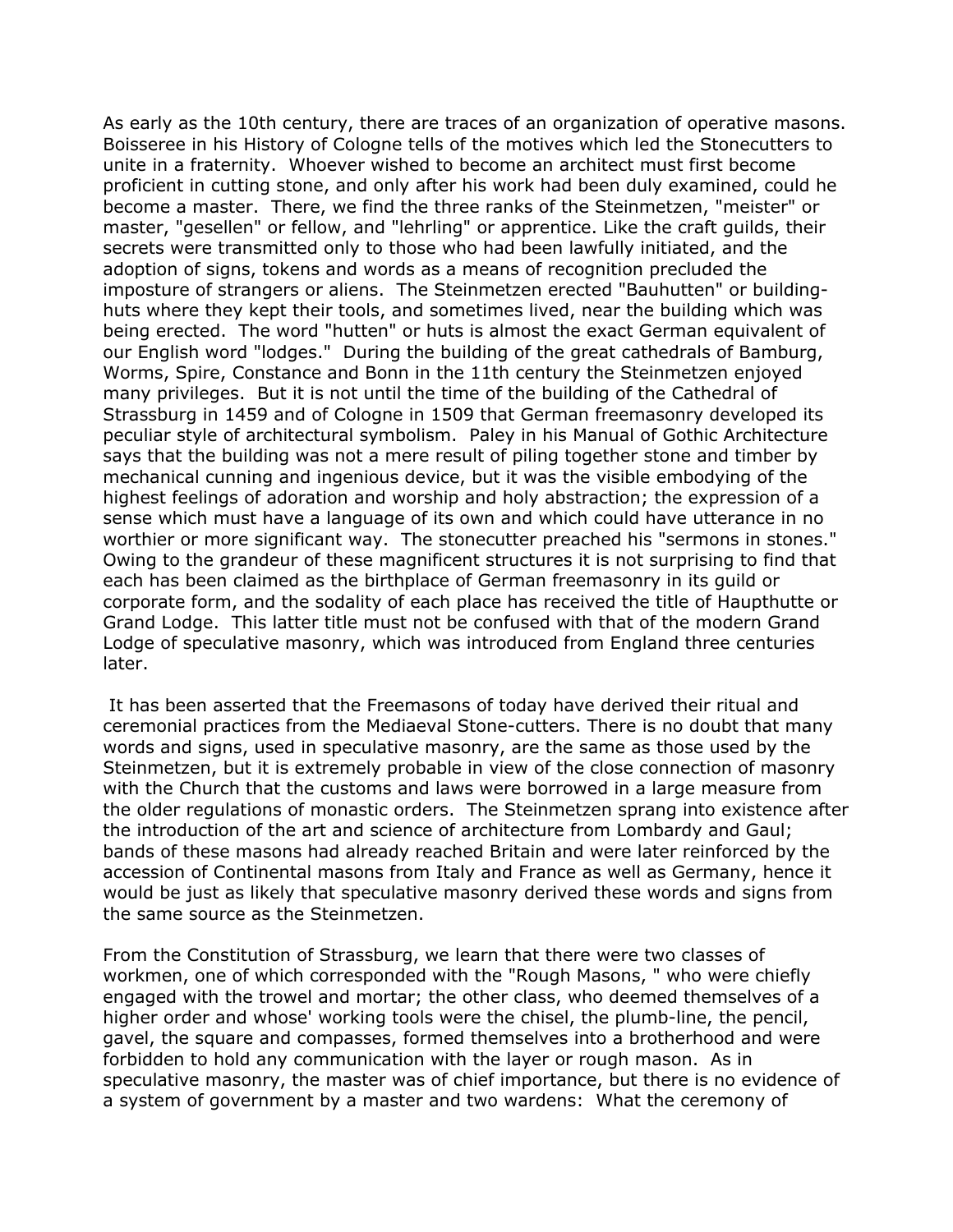initiation was, we cannot now determine, but that there was such a ceremony is selfevident from the words of the Constitution. The "Gesell" or fellow could only be admitted after first proving himself to be freeborn of respectable parents in wedlock; secondly, that he himself bore a good reputation; thirdly that he was mentally and physically efficient. These having been satisfactorily proved, he was then given a mark that was to be cut into every stone upon which he might be engaged. The rules for an apprentice are very explicit. No bastard could be received. The apprentice must serve under a master for a period of five years, at least, and then he must travel one year before he could become a fellow. He could only be married after gaining the consent of his master. The duties of a master are defined as those of ruling his lodge, keeping it free from all disorder and administering justice to all within the lodge. He must govern himself also by the ancient usages of the craft.

Thus we see that, while the differences are great, there are many close resemblances between operative masonry of the Middle Ages and speculative masonry of modern times. The steps which led from one to the other are slow and gradual, sometimes almost imperceptible. At the dissolution of the monasteries in the 16th century, freemasons became independent of the clergy, but the clergy were often admitted to the brotherhoods, though not masons by profession. Others also appear to have been received into the corporation of the craft. We find that Elias Ashmole and Henry Mainwaring were made "gentlemen free masons" in 1646 in a lodge at Warrington, Lancashire, and their admission is recorded in such terms that the custom of admitting other than masons does not seem to have been infrequent. The records of Scottish lodges of the 17th century contain many references to the admission of nobleborn persons of exalted rank to the privileges of freemasons. They are designated by various names, such as "gentlemen masons," "theoretic masons," "honorary masons," etc. At first, they were not charged any fees on admission to a lodge, but in order that they might hold the highest offices which the craft could bestow, this exemption from dues was done away with. Gradually, these speculative or theoretic masons became predominant and the operative or practical masons had less voice in the government of the fraternity. This was due in part to the abandonment of scientific methods of building by operative masons and partly by the gradual decline of Gothic architecture and the consequent dispersion of the bands of masons who had been engaged on those great' masterpieces of the building art, such as St. Paul's Cathedral, London. Moreover, the intellectual revolution in Europe or the Renaissance was reaching out in ever widening circles, and clubs and societies of all sorts were being formed and united men by their common interest in literature, art and science. But the departing masons left behind them an organization which had taken many years to build up and which was to constitute the frame-work and scaffolding upon which so many modern benevolent and fraternal societies have raised their structures.

In conclusion; the way was prepared for that great change when Freemasonry was no longer an operative art but became a speculative science of philosophy. The material cathedral, where, in building, God was worshipped in all the splendour of human skill and art, was transmuted to the spiritual temple of the soul, in the building up of which, the same worship was to be given to the Supreme Ruler of the Universe by the practice of those great masonic virtues of brotherly love, purity and truth. By the